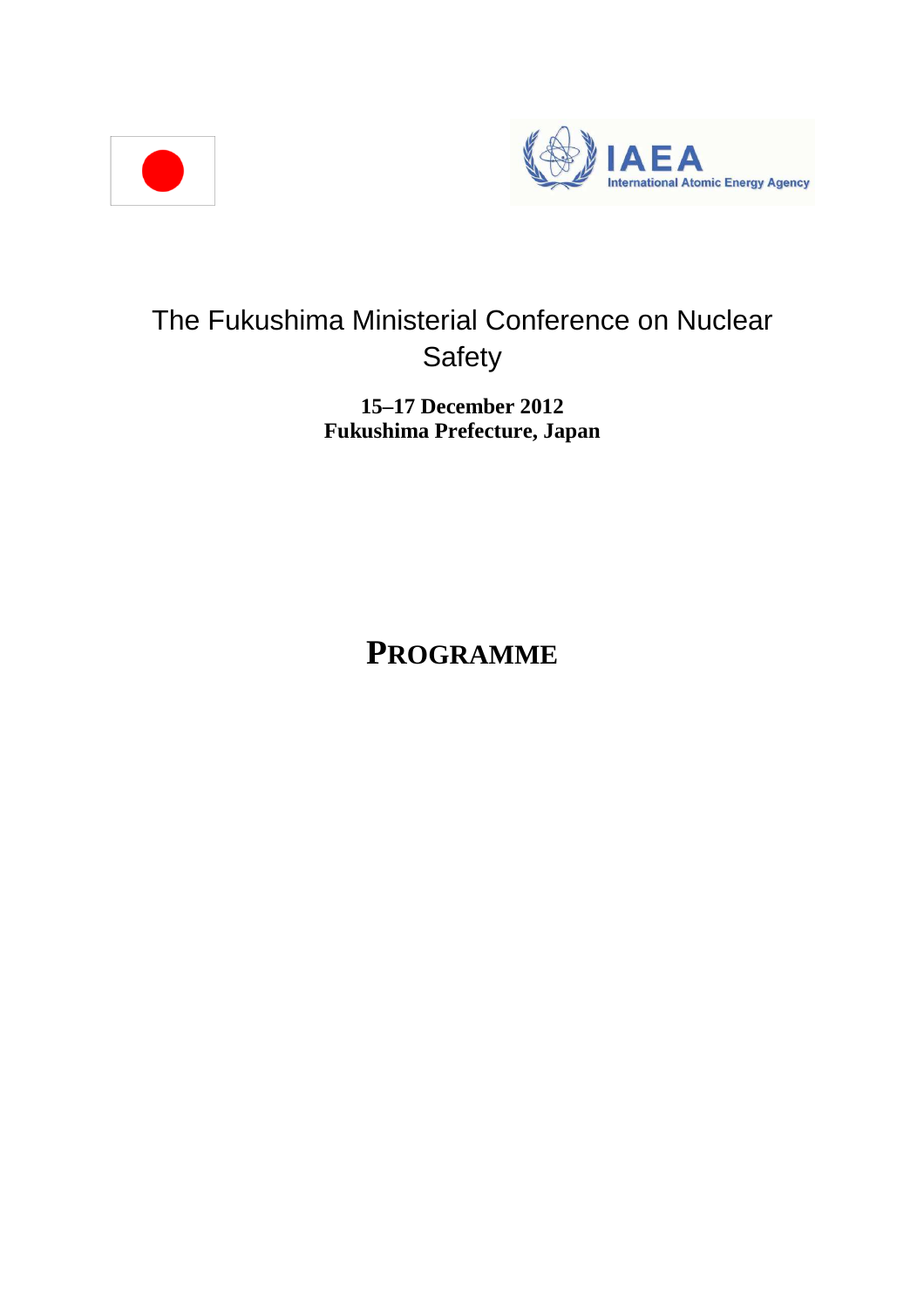### **Conference Venue: Plenary Sessions: Hall C (ground floor)**  Fukushima Trade Fair Center "Big Palette Fukushima" Minami 2-52 Koriyama City Fukushima Prefecture Japan 963-0115

#### **Working Sessions 1, 2 and 3: Convention Hall (ground floor)**

Fukushima Trade Fair Center "Big Palette Fukushima"

The working languages of the Conference will be the official IAEA languages: Arabic, Chinese, English, French, Russian and Spanish, as well as Japanese, and statements made in any one of these languages during the meetings of the Conference will be interpreted simultaneously into the others.

In order to assist the interpreters, delegates are kindly asked to provide the Conference Secretariat with a written text of their statements well in advance, and to deliver statements at a reasonable speed.

*The interpretation of proceedings serves to facilitate communication and does not constitute an authentic record of the proceedings.*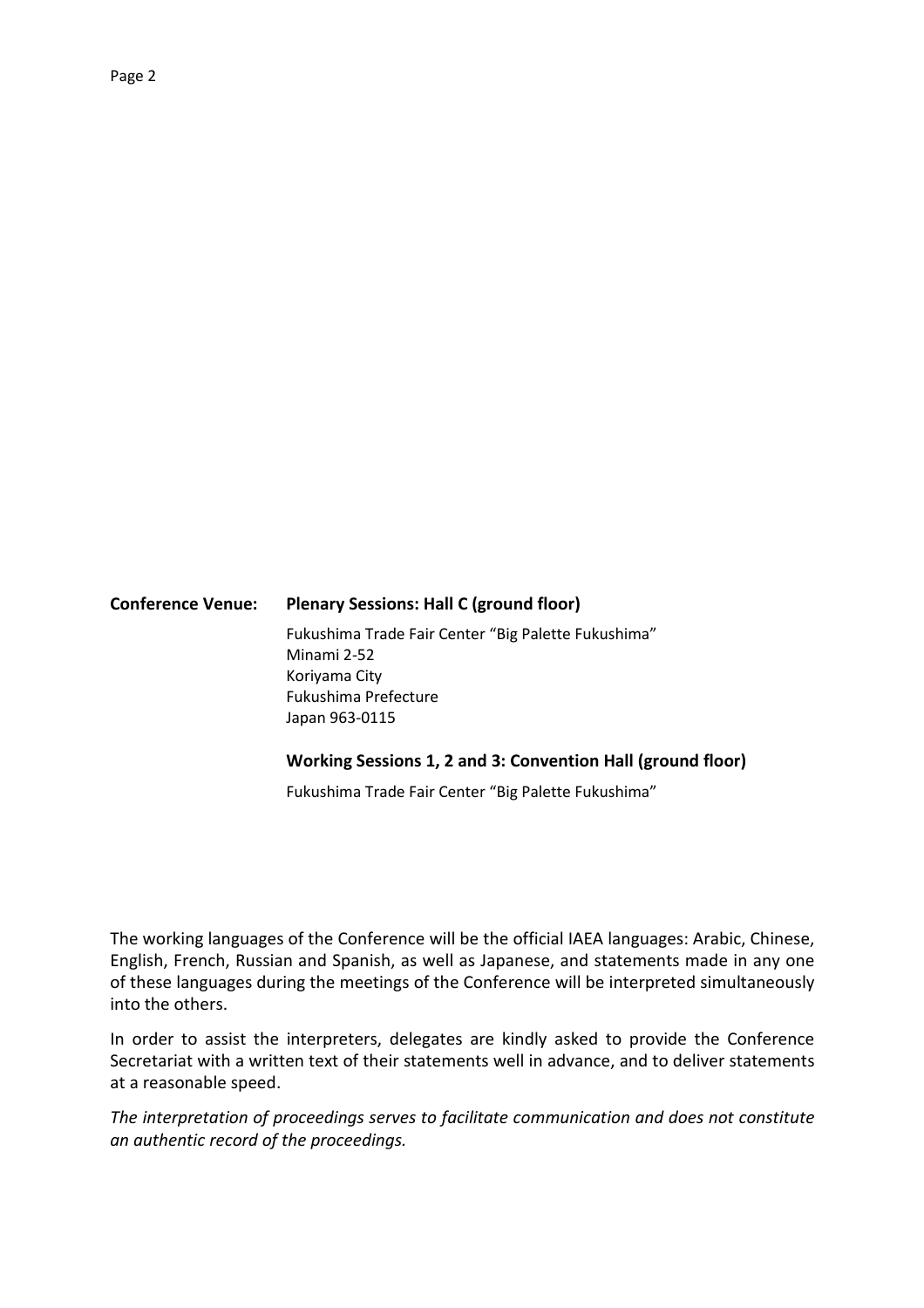#### Page 3

### *Friday, 14 December 2012*

*14:00 –20:00 Registration of delegates* 

# *Saturday, 15 December 2012*

| 08:00                          | <b>Registration of delegates</b>                                                                                                                                                                                                                                                                                                                                                                                          |
|--------------------------------|---------------------------------------------------------------------------------------------------------------------------------------------------------------------------------------------------------------------------------------------------------------------------------------------------------------------------------------------------------------------------------------------------------------------------|
| $09:30 - 12:30$                | <b>Plenary Session</b>                                                                                                                                                                                                                                                                                                                                                                                                    |
| Co-Presidents:                 | HE Mr K. Gemba, Minister for Foreign Affairs of Japan<br>HE Mr Fadillah bin Haji Yusof, Deputy-Minister of Science, Technology and<br>Innovation of Malaysia                                                                                                                                                                                                                                                              |
| <b>Scientific Secretaries:</b> | Mr G. Caruso, Department of Nuclear Safety and Security, IAEA<br>Mr T. Hatori, Director, International Nuclear Energy Cooperation Division,<br>Ministry of Foreign Affairs of Japan                                                                                                                                                                                                                                       |
|                                | Opening remarks by Co-Presidents of the Conference<br>Statement on behalf of the Host Country<br>Opening statement by Mr Y. Amano, Director General, IAEA<br>Message from the Secretary - General of the United Nations<br>Mr K-J. Tokaiev, Director-General of the United Nations Office at Geneva,<br>Secretary-General of the Conference on Disarmament<br>followed by<br>Statements by Ministers/Heads of Delegations |
| $12:30 - 14:00$                | <b>Lunch break</b><br>Working Lunch for Heads of Delegations hosted by the Minister for Foreign<br>Affairs of Japan, Co-President of the Conference, Convention Hall                                                                                                                                                                                                                                                      |
| 14:00 -17:00*                  | <b>Plenary Session (continued)</b><br>Statements by Ministers/Heads of Delegations                                                                                                                                                                                                                                                                                                                                        |
| $18:30 - 20:00$                | Welcome reception hosted by Fukushima Prefecture, Hall A                                                                                                                                                                                                                                                                                                                                                                  |

*\* - Issuance of an outcome document by the end of the Plenary Session, 15 December 2012.* 

*- Joint Press Conference by Co-Presidents after the Plenary Session.*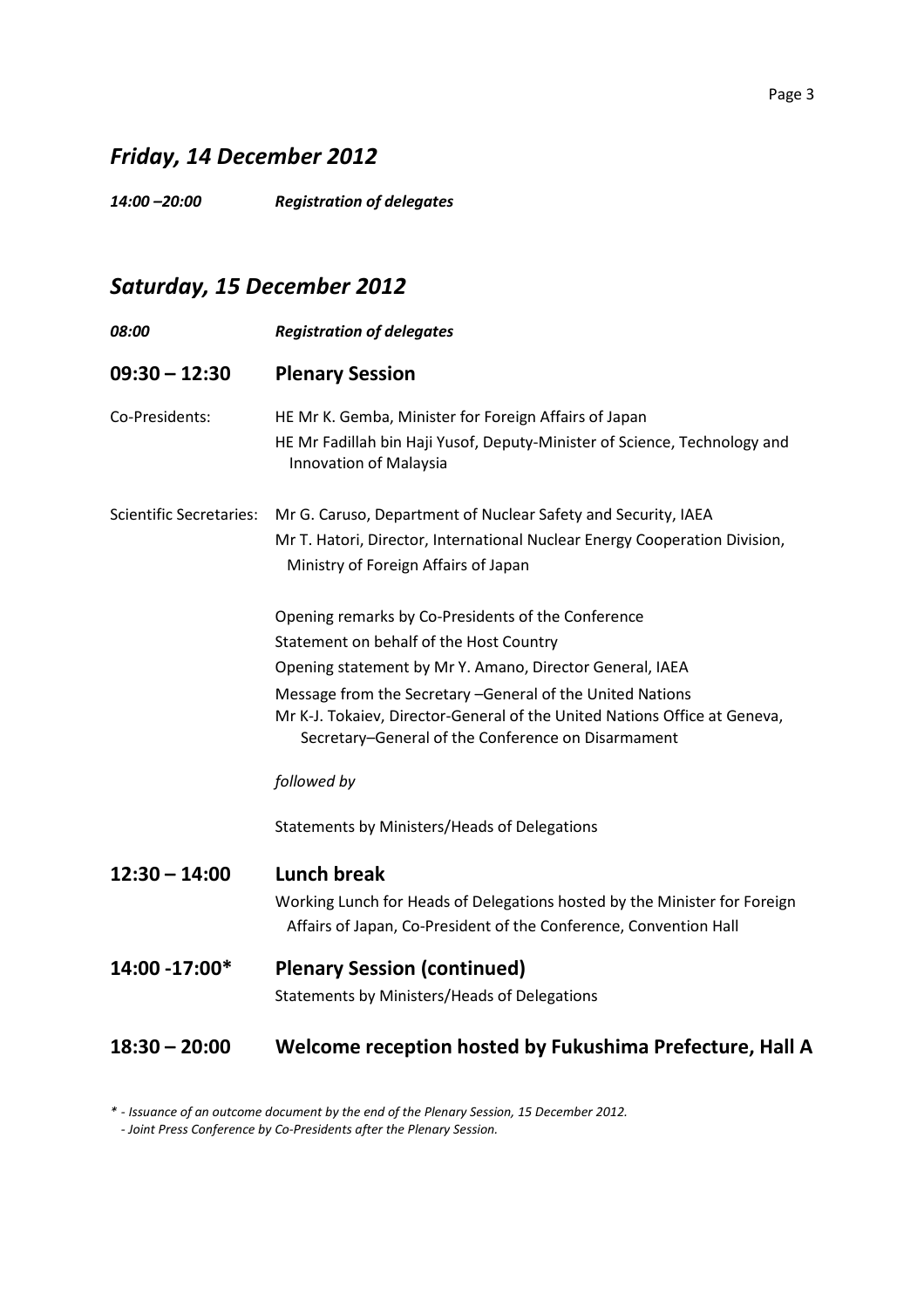# *Sunday, 16 December 2012*

| $10:00 - 13:00$                | <b>Plenary Session (continued as necessary)</b><br><b>Statements by Heads of Delegations</b>                                                                                                                                                                                                                                                                                                                                                                                                                                                                                                                                  |
|--------------------------------|-------------------------------------------------------------------------------------------------------------------------------------------------------------------------------------------------------------------------------------------------------------------------------------------------------------------------------------------------------------------------------------------------------------------------------------------------------------------------------------------------------------------------------------------------------------------------------------------------------------------------------|
| $10:00 - 13:00$                | <b>Working Session 1</b><br>Lessons Learned from the Accident at TEPCO's Fukushima Nuclear<br><b>Power Stations</b>                                                                                                                                                                                                                                                                                                                                                                                                                                                                                                           |
| Chairperson:                   | Mr M. Weightman, Chief Inspector of Nuclear Installations,<br>Office for Nuclear Regulation, United Kingdom                                                                                                                                                                                                                                                                                                                                                                                                                                                                                                                   |
| <b>Scientific Secretaries:</b> | Mr P. Hughes, Department of Nuclear Safety and Security, IAEA<br>Mr T. Bannai, Safety Regulation Coordinator for International Affairs<br>Secretariat of Nuclear Regulation Authority<br>Ministry of the Environment of Japan                                                                                                                                                                                                                                                                                                                                                                                                 |
| 10:00                          | Opening remarks by the Chairperson                                                                                                                                                                                                                                                                                                                                                                                                                                                                                                                                                                                            |
| $10:10 - 10:50$                | <b>Keynote addresses:</b>                                                                                                                                                                                                                                                                                                                                                                                                                                                                                                                                                                                                     |
|                                | Overview of lessons learned from the accident and measures to mitigate<br>consequences and prevent an accident<br>Mr S. Tanaka, Chairman, Nuclear Regulation Authority, Japan                                                                                                                                                                                                                                                                                                                                                                                                                                                 |
|                                | Safety of the operation of nuclear installations and protection of NPSs from<br>severe accidents and extreme natural hazards<br>Mr R. Meserve, Chairman, International Nuclear Safety Group (INSAG)                                                                                                                                                                                                                                                                                                                                                                                                                           |
| $10:50 - 11:50$                | <b>Panellist presentations:</b>                                                                                                                                                                                                                                                                                                                                                                                                                                                                                                                                                                                               |
|                                | Mr P. Jamet, Chairperson, Stress Test Peer Review Board, European Nuclear<br>Safety Regulators Group (ENSREG)<br>Mr B. Borchardt, Executive Director for Operations,<br>Nuclear Regulatory Commission, United States of America<br>Mr L. Vinhas, Resident Representative of Brazil to the IAEA and CTBTO<br>Mr Y.W. Park, President, Korea Institute of Nuclear Safety, Republic of Korea<br>Mr S. Duraisamy, Vice Chairman, Atomic Energy Regulatory Board, India<br>Mr V.S. Bezzubtsev, Deputy Chairman, Federal Environmental, Industrial and<br>Nuclear Supervision Service of Russia (Rostechnadzor), Russian Federation |
| $11:50 - 13:00$                | Discussions followed by Chairperson's summary                                                                                                                                                                                                                                                                                                                                                                                                                                                                                                                                                                                 |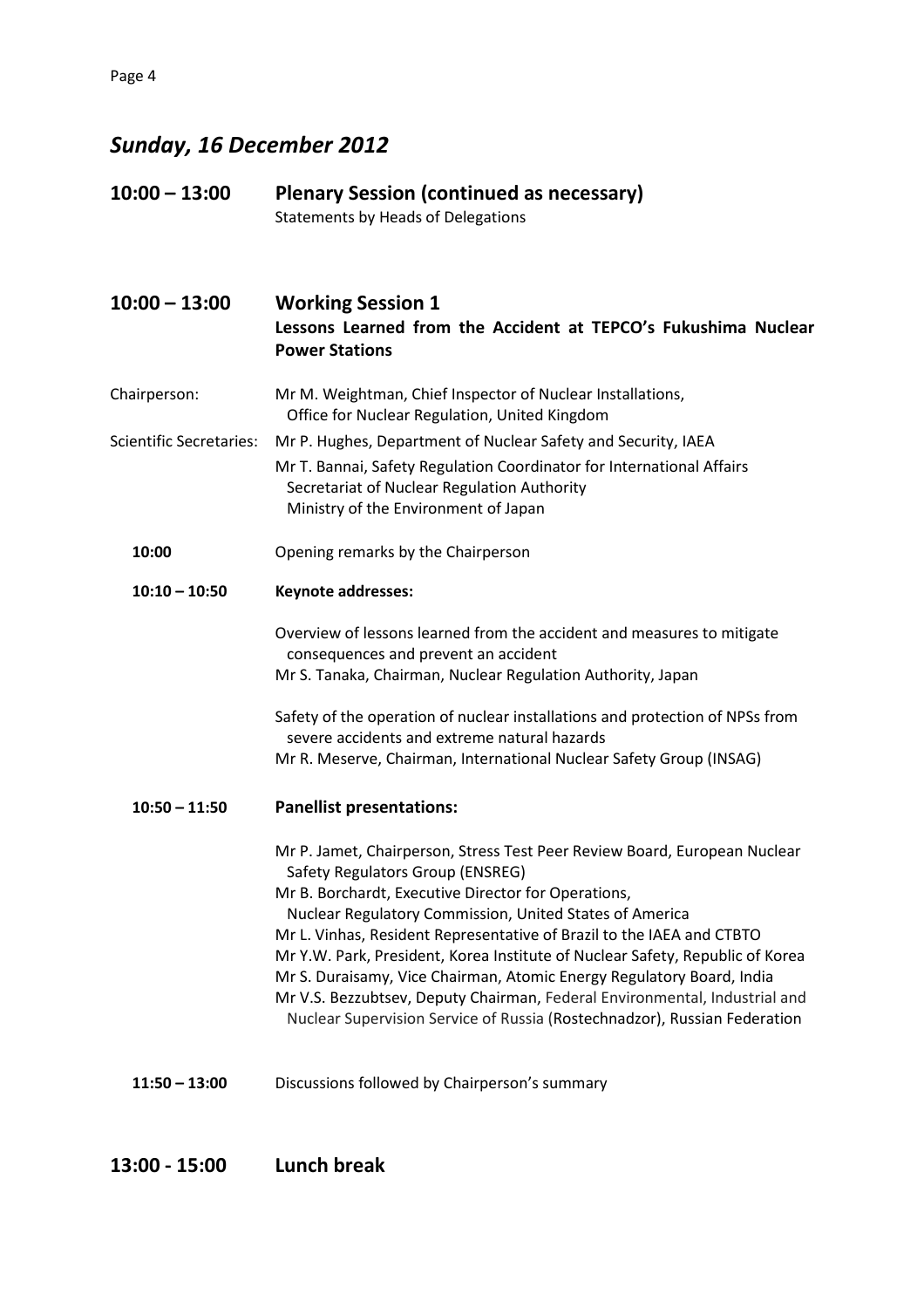| $15:00 - 18:00$                | <b>Plenary Session (Continued as necessary)*</b><br><b>Statements by Heads of Delegations</b>                                                                                                                                                                       |
|--------------------------------|---------------------------------------------------------------------------------------------------------------------------------------------------------------------------------------------------------------------------------------------------------------------|
| $15:00 - 18:00$                | <b>Working Session 2</b><br>Strengthening Nuclear Safety, including Emergency Preparedness and<br>Response, in the light of the Accident at TEPCO's Fukushima Nuclear<br><b>Power Stations</b>                                                                      |
| Chairperson:                   | Mr R. Jammal, Executive Vice-President and Chief Regulatory Officer,<br>Canadian Nuclear Safety Commission, Canada                                                                                                                                                  |
| <b>Scientific Secretaries:</b> | Ms E. Buglova, Department of Nuclear Safety and Security, IAEA<br>Mr H. Kobayashi, Senior Coordinator, International Nuclear Energy<br>Cooperation Division, Ministry of Foreign Affairs of Japan                                                                   |
| 15:00                          | Opening remarks by the Chairperson                                                                                                                                                                                                                                  |
| $15:10 - 15:50$                | <b>Keynote addresses:</b>                                                                                                                                                                                                                                           |
|                                | Strengthening nuclear safety including through the implementation of the<br><b>IAEA Action Plan</b><br>Mr D. Flory, Deputy Director General and Head of the Department of Nuclear<br>Safety and Security, IAEA                                                      |
|                                | Overview of strengthened IAEA Safety Standards<br>Mr A.-C. Lacoste, Member of Commission on Safety Standards (CSS) and the<br>President of the Sixth Review Meeting of the Convention on Nuclear<br>Safety                                                          |
| $15:50 - 17:00$                | <b>Panellist presentations:</b>                                                                                                                                                                                                                                     |
|                                | Mr L. Stricker, Chairperson, World Association of Nuclear Operators (WANO)<br>Mr Z. Pan, Academician, China Academy of Engineering, China,<br>China National Nuclear Cooperation (CNNC)<br>Mr J. Repussard, Director General, the French Institute for Radiological |
|                                | Protection and Nuclear Safety (IRSN), France                                                                                                                                                                                                                        |
|                                | Mr W. Travers, Director General, Federal Authority of Nuclear Regulation,<br><b>United Arab Emirates</b>                                                                                                                                                            |
|                                | Mr K. Oshima, Commissioner, Nuclear Regulation Authority, Japan                                                                                                                                                                                                     |
|                                | Mr D.E. Sumargo, Director, Inspection of Nuclear Installation and Nuclear<br>Material, Nuclear Energy Regulation Agency (Bapeten), Indonesia                                                                                                                        |
|                                | Mr H. Wanner, Director General, the Swiss Federal Nuclear Safety<br>Inspectorate (ENSI), Switzerland                                                                                                                                                                |

**17:00 – 18:00** Discussions followed by Chairperson's summary

\* *Plenary may meet if the speakers' list has not been exhausted.*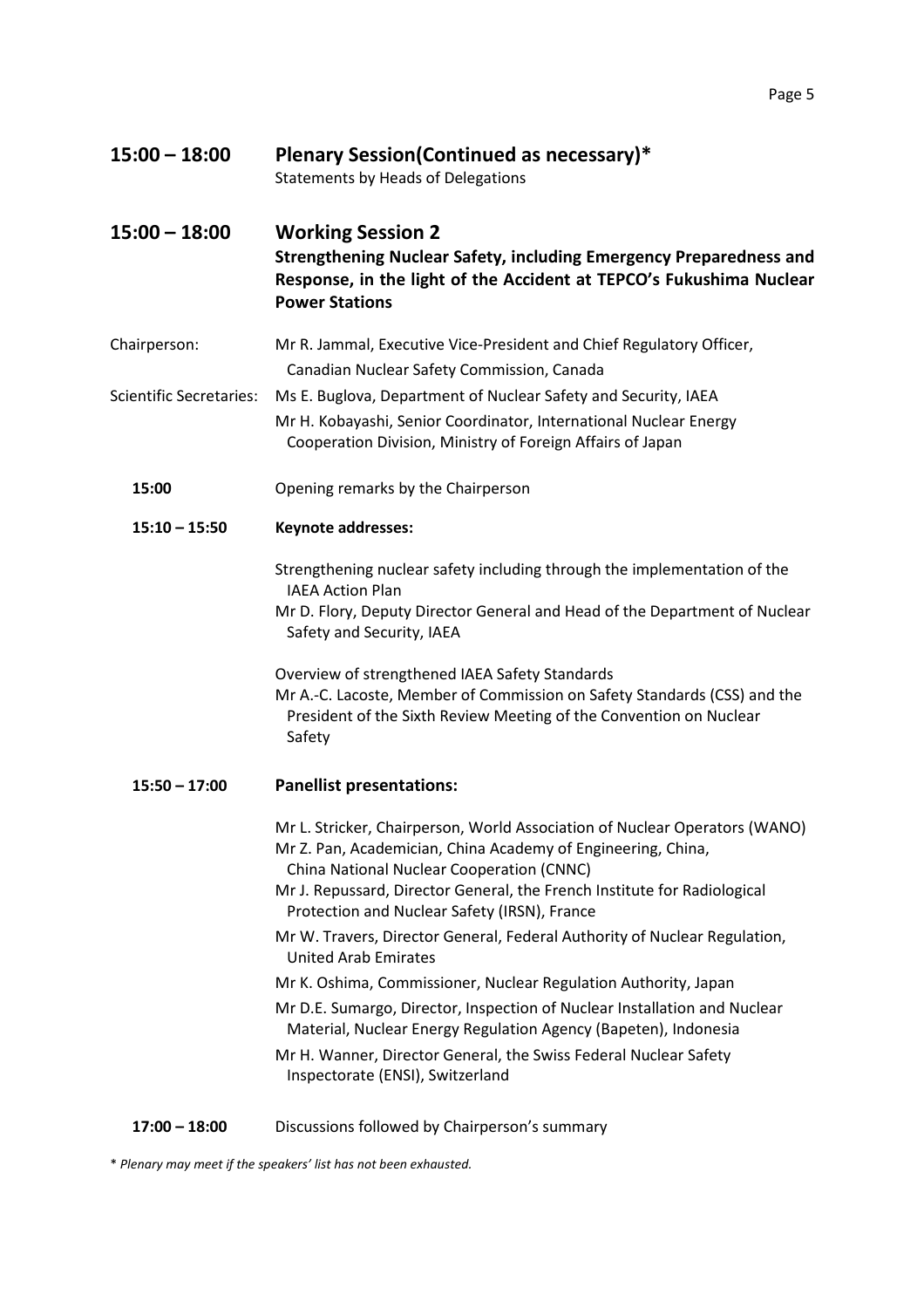# *Monday, 17 December 2012*

| $09:00 - 12:00$                | <b>Working Session 3</b><br>Protection of People and the Environment from Ionizing Radiation                                                                                                                                         |
|--------------------------------|--------------------------------------------------------------------------------------------------------------------------------------------------------------------------------------------------------------------------------------|
| Chairperson:                   | Ms A. Dela Rosa, Director, Philippine Nuclear Research Institute (PNRI),<br>The Philippines                                                                                                                                          |
| <b>Scientific Secretaries:</b> | Mr P. Vincze, Department of Nuclear Energy, IAEA<br>Mr K. Sakai, Director, Research Center for Radiation Protection,<br>National Institute of Radiological Sciences of Japan                                                         |
| 09:00                          | Opening remarks by the Chairperson                                                                                                                                                                                                   |
| $09:10 - 09:50$                | Keynote addresses:                                                                                                                                                                                                                   |
|                                | Radiation protection and public communication on radioactivity<br>Mr C. Clement, Scientific Secretary, International Commission on Radiological<br>Protection (ICRP)<br>Mr J. Lochard, Member of the Main Commission of the ICRP     |
|                                | Remediation related activities and tasks related to Research and<br>Development on off-site activities<br>Mr J.C. Lentijo, Director, Division of Nuclear Fuel Cycle and Waste<br>Technology, Department of Nuclear Energy, IAEA      |
| $09:50 - 11:00$                | <b>Panellist presentations:</b>                                                                                                                                                                                                      |
|                                | Ms M. Neira, Director, Department of Public Health and the Environment,<br>World Health Organization (WHO)                                                                                                                           |
|                                | Mr W. Weiss, Chairperson, United Nations Scientific Committee on the Effect<br>of Atomic Radiation (UNSCEAR)                                                                                                                         |
|                                | Mr J.M. Poirson, Senior Food Safety Officer, Emergency Prevention System,<br>Food Safety Unit, Nutrition and Consumer Protection Division,<br>Agriculture and Consumer Protection Department,<br>Food Agriculture Organization (FAO) |
|                                | Mr O. Phillips, Senior Manager, National Nuclear Regulator, South Africa                                                                                                                                                             |
|                                | Mr M. Uchibori, Vice Governor, Fukushima Prefecture, Japan                                                                                                                                                                           |
|                                | Mr T. Konoe, President of the International Federation of Red Cross and Red<br><b>Crescent Societies (IFRC)</b>                                                                                                                      |
|                                | Mr V. Sucha, Deputy Director-General, Joint Research Center,<br>European Commission (EC)                                                                                                                                             |
| $11:00 - 12:00$                | Discussions followed by Chairperson's summary                                                                                                                                                                                        |
| $12:00 - 13:00$                | <b>Break</b>                                                                                                                                                                                                                         |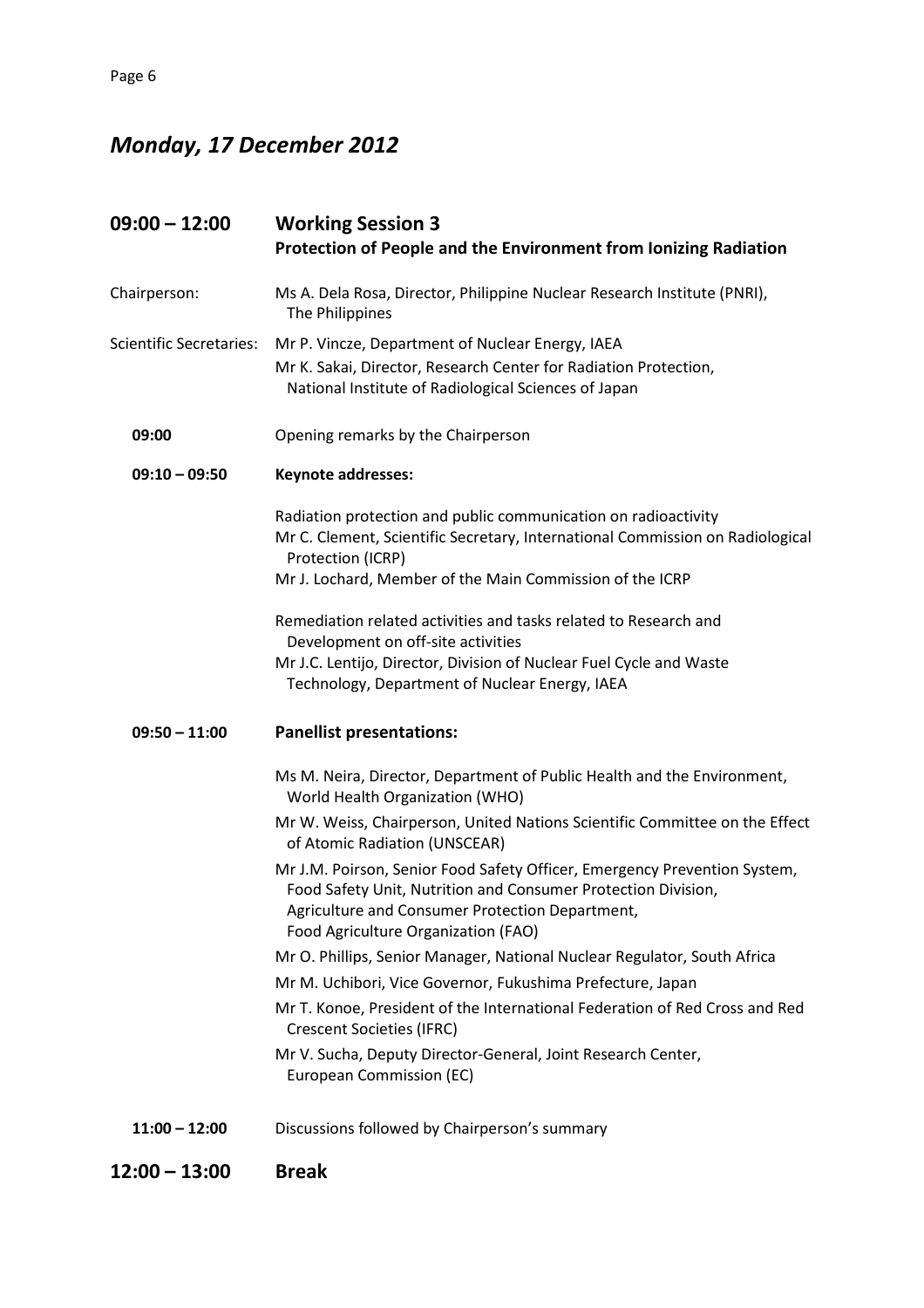### **13:00 – 14:00 Plenary Session**

Presentation of the summaries of the Working Sessions by the Chairpersons

Closing remarks by IAEA

Closing addresses by Co-Presidents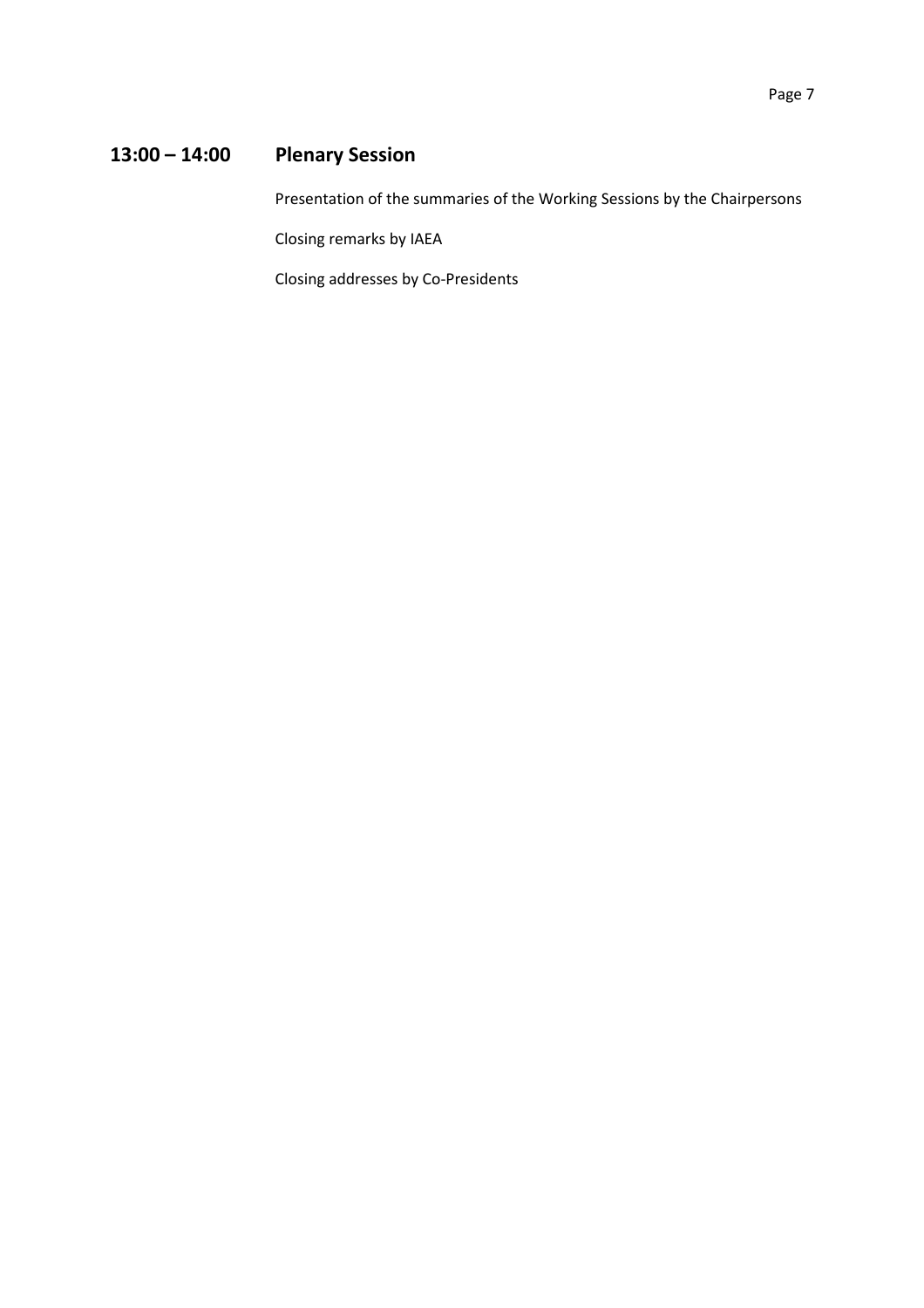#### **Side Events**

15th -17th December

-Panel displays and sales of local products and items by Fukushima Prefecture

-Panel displays by IAEA

-Panel displays by GOJ (Nuclear Regulation Authority)

15th December

Briefing on TEPCO's Fukushima Dai-ichi NPS accident by GOJ (Agency for Natural Resources and Energy)

Video Tour to TEPCO's Fukushima Daiichi Nuclear Power Station

-Time: 12:30-13:45, 13:45-14:00

-Location: Small meeting room 2&3 (3rd floor, Big Palette Fukushima)

-Language: English

Progress Status of the Mid-to-Long Term Roadmap towards the Decommissioning of Units 1-4 of TEPCO Fukushima Daiichi Nuclear Power Plant

-Time: 17:00-18:30

-Location: Small meeting room 2&3 (3rd floor, Big Palette Fukushima)

-Language: English

#### 16th December

Briefing on TEPCO's Fukushima Dai-ichi NPS accident by GOJ (Nuclear Regulation Authority, Ministry of the Environment, Japan Nuclear Energy Safety Organization, Agency for Natural Resources and Energy, and Tokyo Electric Power Company, Inc)

-Time: 13:30-15:00, 18:30-20:00

-Location: Small meeting room 2&3 (3rd floor, Big Palette Fukushima)

-Language: English